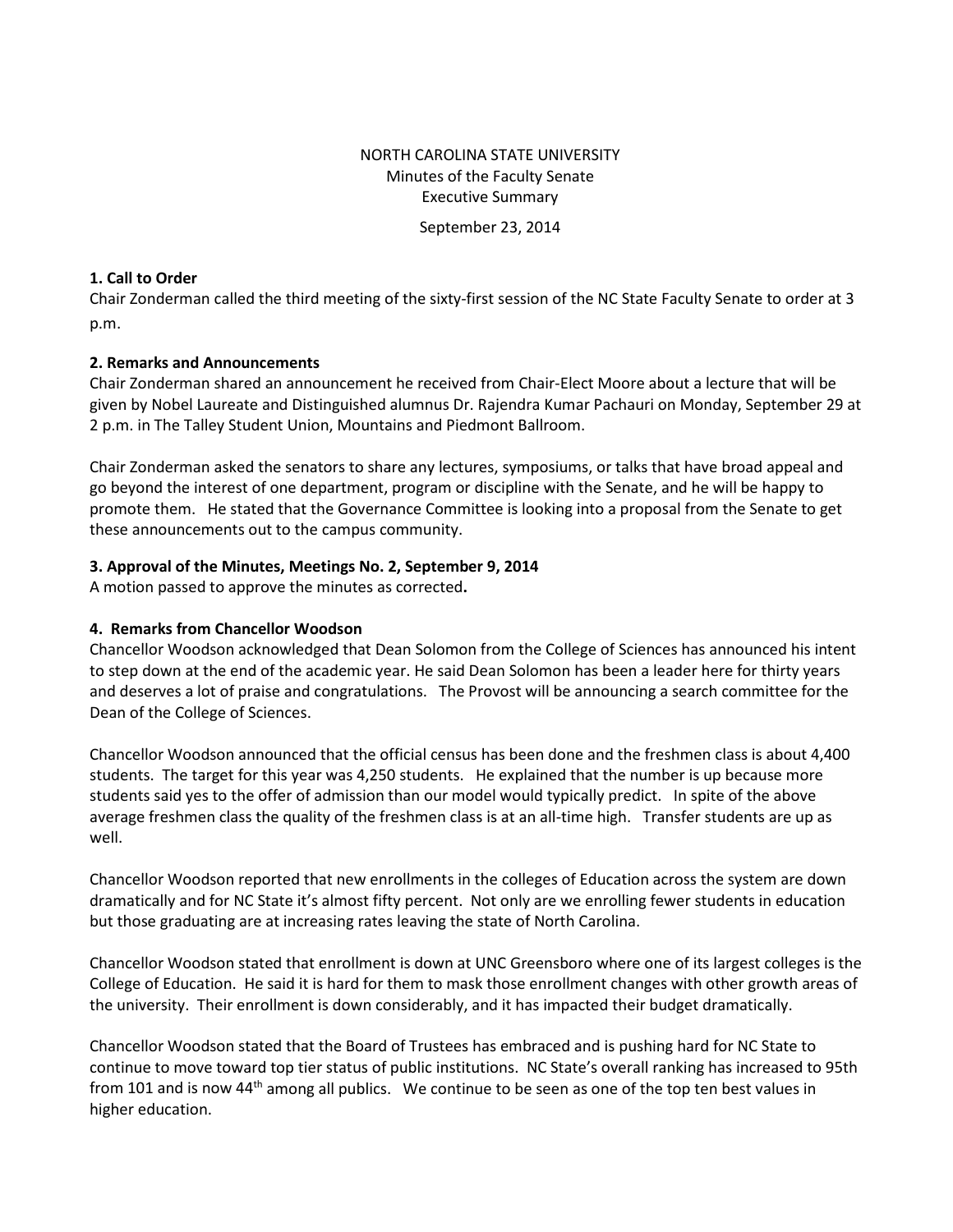Chancellor Woodson announced that NC State has dedicated a new club house at the golf course.

Chancellor Woodson reported that budget conditions haven't improved. The only thing that has changed is that the last thing Mr. Art Pope, Budget Director, did before he left was to send a memo to all of the state agencies telling them to cut their budgets an additional 2% and to identify by line item the areas that we were going to cut. The good news is that the Chancellors successfully pushed back on GA when they asked them to do that.

Chancellor Woodson reported that enrollment growth funding is going to be dramatic for last year, because fall numbers for the PhD program are the highest that they have ever been. He credited Vice Provost Larick and Provost Arden for getting funds out to make sure that we are recruiting graduate students.

## **5. Presentation: Allocation Methods for Academic Funds**

Ginger Burks, Director of Cost Analysis, reported that they have spent a lot of time in the task force discussing how the budgets come to be, talking about how the UNC System enrollment funding model works, and looking at ways that the budget has developed over time. The goal of this specific part of resource management has been given back to the budget research task force. Ginger stated that they issued an idea in the strategic research management process a year ago. She acknowledged that state revenues are declining and state funding to the university is not going to be increasing any time soon.

Burks stated that we need to look at how we can be more strategic with the resources that we have and where across campus are there options for that. She said they spent two or three months having those ideas come in, had a series of meetings on the topic and have been going to different groups talking and getting ideas.

#### **6. Old/New Business**

#### *First Year Convocation*

Chair Zonderman stated that he attended a meeting where they were debriefing on the First Year Convocation. They discussed moving the reception to after the convocation rather than early in the afternoon.

Chair Zonderman asked the senators to send him feedback on their thoughts about that decision.

#### *Honorary Degrees*

Chair Zonderman urged the faculty to nominate people for Honorary Degrees. He stated that the Board of Trustees wants to award Honorary Degrees to men and women of national and international statue.

Chair Zonderman stated that the committee on Honorary Degrees doesn't have explicit rules on selfnominations, so he asked the Senate for feedback on whether there should be rules against it. The senators provided feedback and most felt that self-nominations should be rejected.

*Communication between Faculty Senate and Board of Trustees*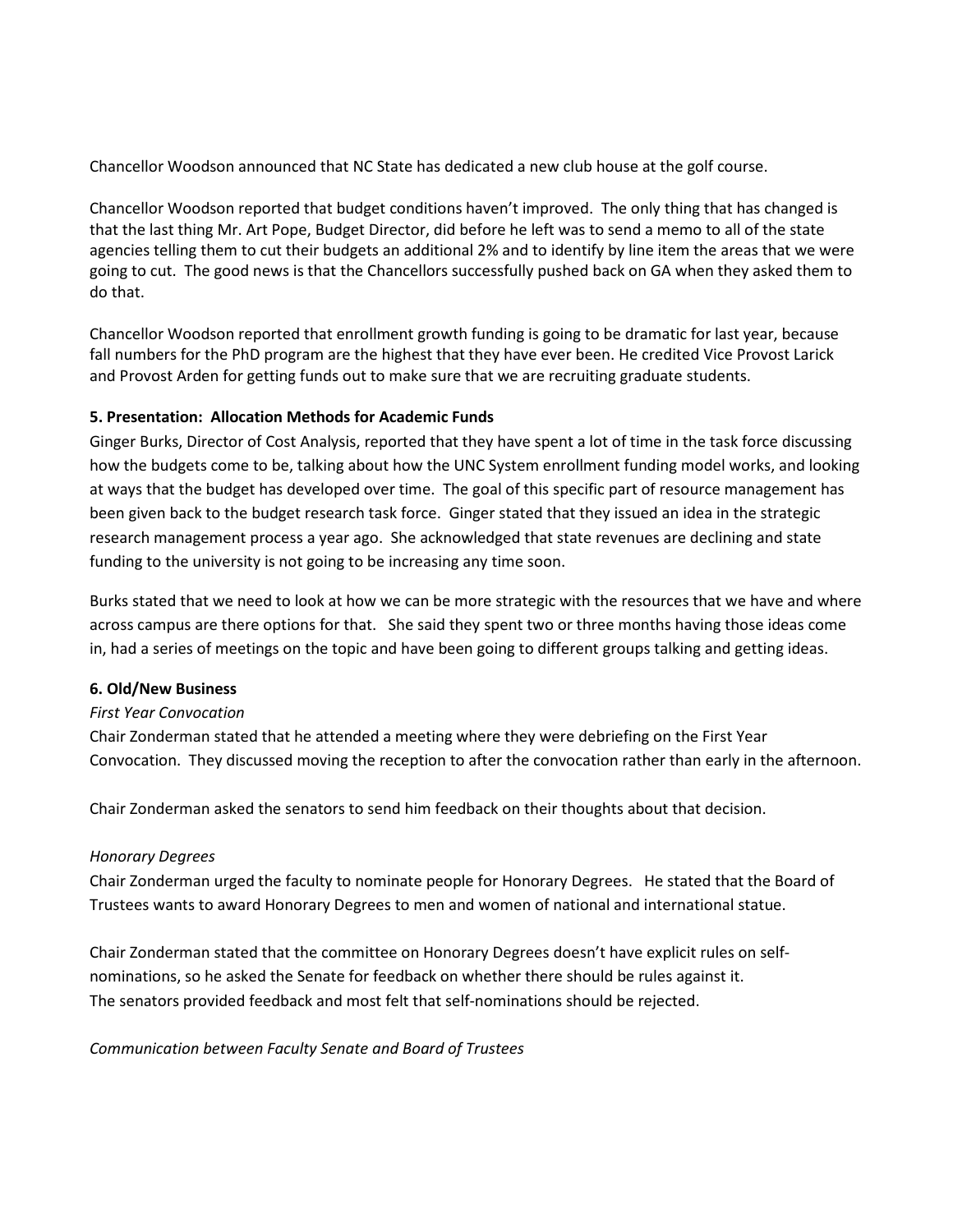Chair Zonderman raised the issue of trying to find ways to increase dialog between the Faculty Senate and Board of Trustees. He wants to know if the Senate is interested in pursuing the idea of developing an informal mechanism for some senators and some members of the trustees to talk directly with each other.

The senators provided feedback and agreed that there should be more engagement from the faculty with the Board of Trustees.

## **7. Adjourn**

A motion passed to adjourn the meeting at 4:46 p.m.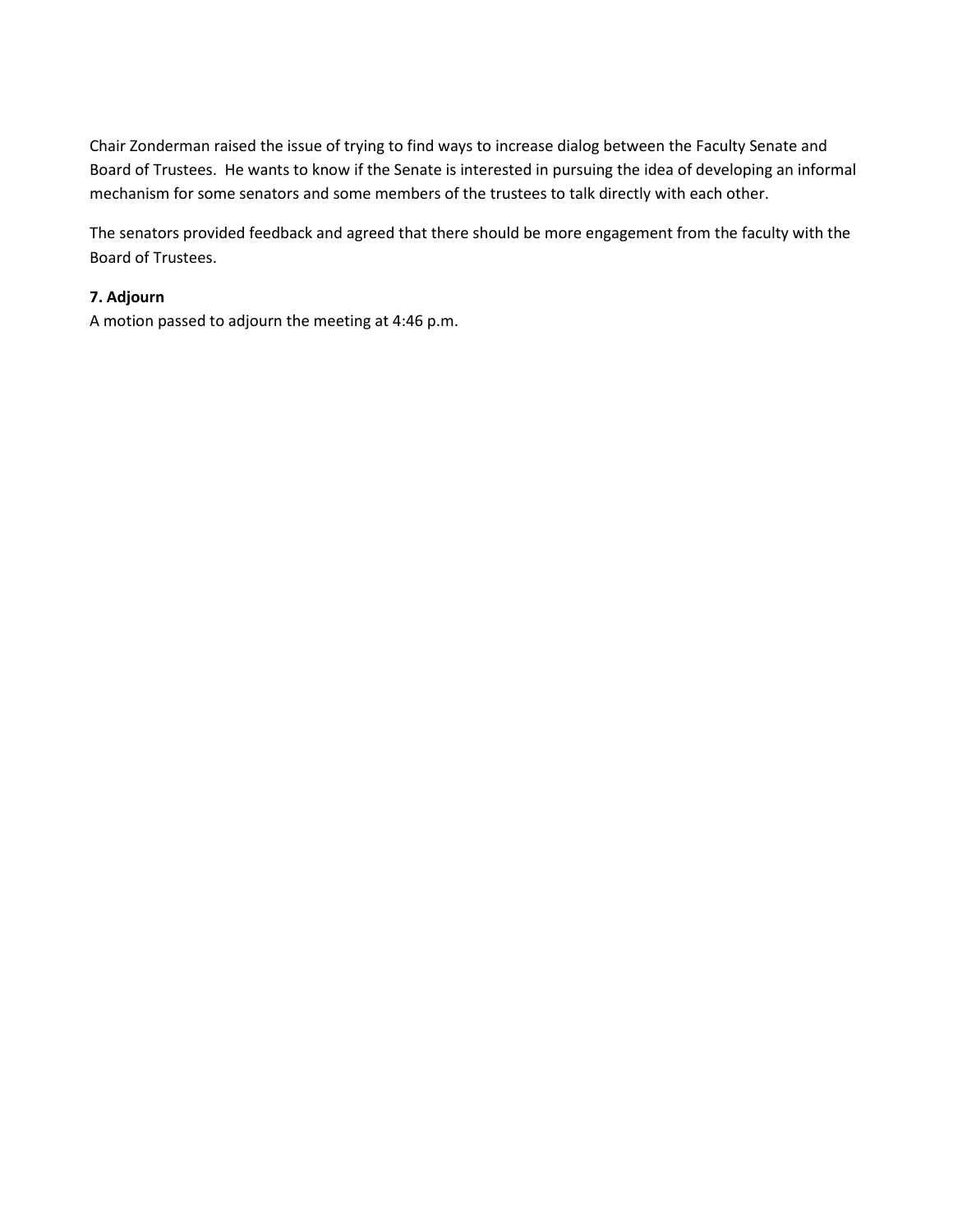## NORTH CAROLINA STATE UNIVERSITY Minutes of the Faculty Senate September 23, 2014

#### **Regular Meeting No. 3 of the 61st<sup>th</sup> Session: Faculty Senate Chambers September 23, 2014**

**Present:** Chair Zonderman, Secretary Daley, Chair- Elect Moore, Parliamentarian Fath; Senators Aday, Ash, Auerbach, Banks, Baumer, Bird, Borden, Bullock, Byrnes, Cubbage, Davidian, Fleisher, Fuentes, Gunter, Heitmann, Holden, Krause, Levy, Lunardi, Nfah-Abbenyi, Orcutt, Scearce, Smith, Sotillo, Spontak, Williams

**Excused:** Provost Arden; Senators Allaire, Bartlett, Bernhard, Brady, Moore

**Absent:** S*e*nators Devetsikiotis, Edwards, Steer

G**uests:** Randy Woodson, Chancellor; Ginger Burks, Director of Cost Analysis; Betsy Brown, vice Provost for Faculty Affairs

## **1. Call to Order**

Chair Zonderman called the third meeting of the sixty-first session of the NC State Faculty Senate to order at 3 p.m.

### **2. Remarks and Announcements**

Chair Zonderman shared an announcement that he received from Chair-Elect Moore about a lecture that will be given by Nobel Laureate and Distinguished alumnus Dr. Rajendra Kumar Pachauri on Monday, September 29 at 2 p.m. in The Talley Student Union, Mountains and Piedmont Ballroom.

Chair Zonderman asked the senators to share any lectures, symposiums, or talks that have broad appeal and go beyond the interest of one department or program or discipline with the Senate, and he will be happy to promote it. He stated that the Governance Committee is looking into a proposal from the Senate to get these announcements out to the campus community.

#### **3. Approval of the Minutes, Meetings No. 2, September 9, 2014**

A motion passed to approve the minutes as corrected**.** 

# **4. Remarks from Chancellor Woodson**

Chancellor Woodson acknowledged that Dean Solomon from the College of Sciences has announced his intent to step down at the end of the academic year. He said Dean Solomon has been a leader here for thirty years and deserves a lot of praise and congratulations. The Provost will announce a search committee for the Dean of the College of Sciences.

Chancellor Woodson announced that the official census has been done, and we have a large freshmen class. The freshmen class is about 4,400 students, and our target was 4,250 students. He explained that the number is up because more students said yes to the offer of admission than our model would typically predict which was particularly true in the College of Engineering.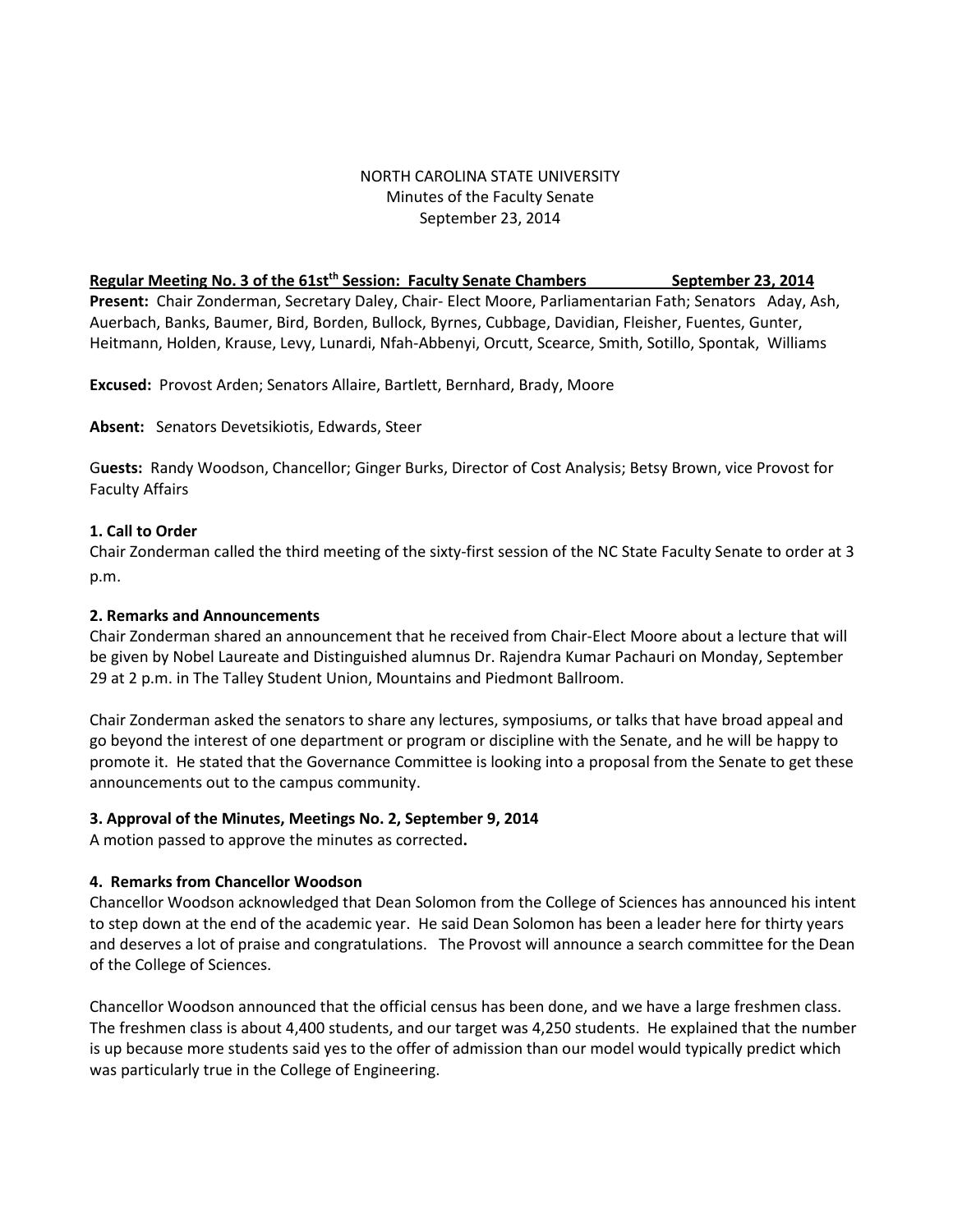Chancellor Woodson stated that, in spite of the above average freshmen class, the quality of the freshmen class is at an all-time high. Transfer students are up as well, which is our goal.

Chancellor Woodson stated that enrollments in the colleges of Education across the system are down dramatically, and for NC State it's almost fifty percent. Four years ago the freshmen class in Education was 175 and this year it is seventy-two students. Not only are we enrolling fewer students in education but those graduating at increasing rates are leaving the state of North Carolina.

Chancellor Woodson said at UNC Greensboro where one of its largest colleges is the College of Education, it is hard for them to mask those enrollment changes with other growth areas of the university. Their enrollment is down considerably, and it has impacted their budget dramatically.

Chancellor Woodson stated that the Board of Trustees has embraced and adopted and is pushing hard for NC State to continue to move toward top tier status of public institutions. He said we are moving in very positive directions as a result of the strategic plan. The fact is that we are not growing our enrollment at a time when we couldn't afford to if we wanted to. However, our overall ranking has increased to 95th from 101, and we are 44<sup>th</sup> among all publics. We continue to be seen as one of the top ten best values in higher education. We are in the top ten with graduates that graduate with the least debt among public institutions. We are among the top twenty of universities most favored by returning veterans.

Chancellor Woodson announced that in the last week or so, NC State has dedicated a new club house at the golf course. In addition, it is an academic space. It is home for the College of Agriculture and Life Sciences Turf Management Program with a classroom, home for the College of Natural Resources professional golf management program with a class room, and it also is a varsity home for men and women golf teams.

Chancellor Woodson reported that the budget conditions haven't improved. The only thing that has changed is that the last thing Mr. Art Pope, Budget Director, did before he left was send a memo to all the state agencies telling them to cut their budgets an additional 2% and to identify by line the areas that we were going to cut. The good news is that the Chancellors pushed back on GA when they asked them to do that, and GA said yes the universities can do that. He said as soon as you put something in writing you have a firestorm on your hands. If this is just an exercise trying to point out to the General Assembly what these cuts will do to the university, we would prefer to do it a different way and not inappropriately and not without reason exercise certain groups within the university. For NC State that is about \$9 million dollars across all of our budget lines about \$7.5 million within the academic budget and the remainder within the College of Agriculture and Life Science.

Chancellor Woodson said we will see what the tuition plan is this year, and how much we make up. The good news is that enrollment growth funding is going to be really dramatic for last year because fall numbers for the PhD program are the highest they have ever been. He credited Vice Provost Larick and Provost Arden for working hard to get funds out to make sure that NC State is recruiting graduate students. He stated that the masters and PhD enrollment for the fall is very robust.

#### QUESTIONS

*How well is the funding formula that you just mentioned linked to funds that come to the colleges and programs?*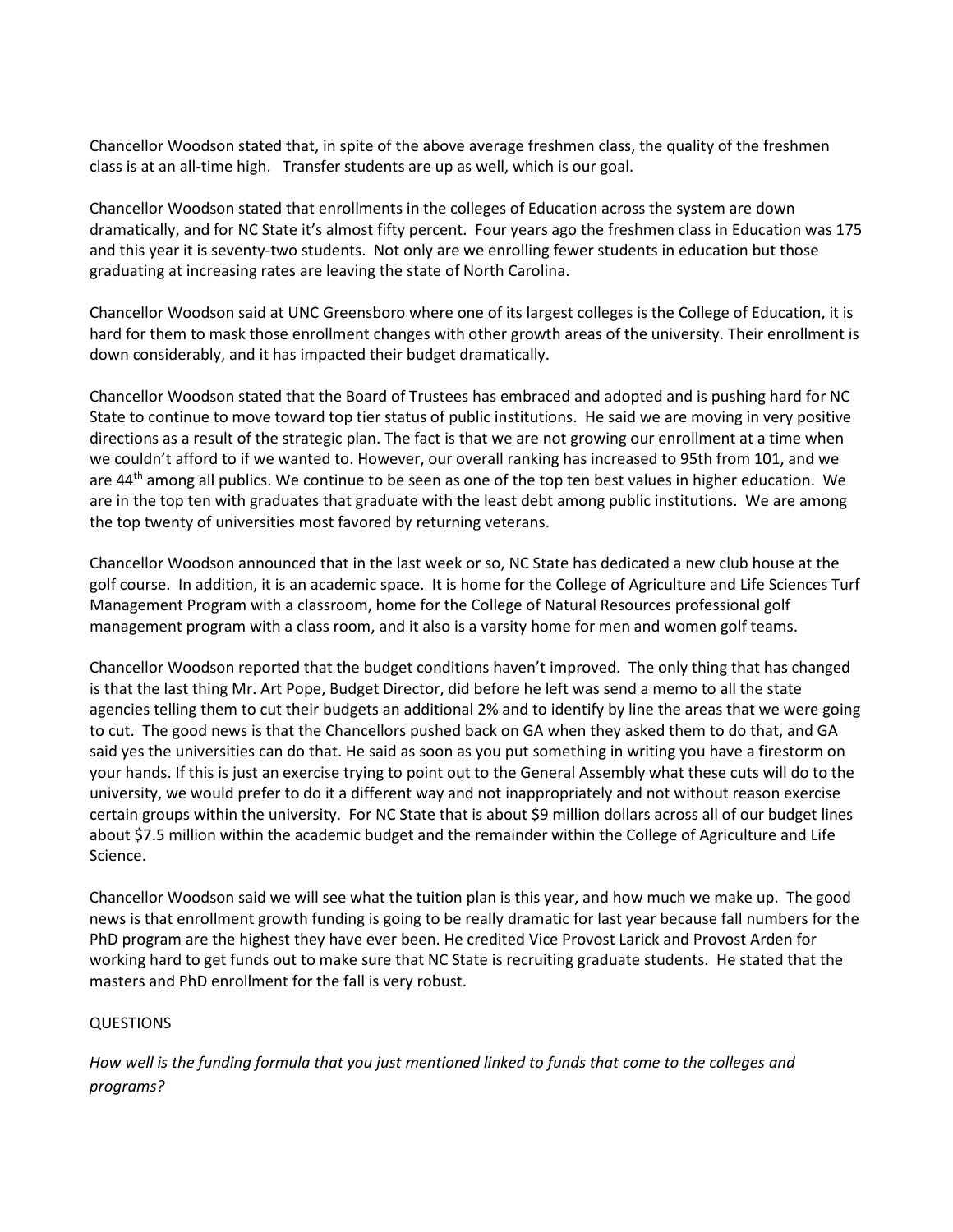Chancellor Woodson stated that in recent years it has been a challenge because every other source of money has been cut dramatically. While we may have had some enrollment growth funding (sometimes we'd get it, sometimes we didn't), it was always coupled with dramatic budget cuts. The Legislature funds us to grow our enrollment, but cuts the budget that pays the faculty and staff. It has been a challenge in terms of where, in a normal year, state budgets are flat or slightly growing, and then enrollment growth funding is truly new funding and can be applied. Our first priority is seats and sections and making sure that we don't compromise our students' ability to get into critical classes that they need for graduation. For us our second highest priority has always been promotional increments for our faculty. In spite of not being able to give raises, we have year in and year out been able to give promotion increases. The third priority is the library. That is where a fair amount of enrollment growth funding has gone in the past.

# *With the salary increase that we are going to have I still hear concern by departments across campus that in reference to the cuts all they have left are seats and sections to eliminate. Is there more pushback that way?*

Chancellor Woodson stated that they buffered as much as they could centrally. They covered the entire \$10 million budget reduction centrally and 25% of the raise pool centrally. It is all a reallocation, so we have two choices. The first is don't give raises -- in which case all the EPA non faculty and faculty would be treated differently than the other staff at NC State and treated differently than most of the other universities. We are in the business of reallocation now, with budgets going down every year we have to decide within units, within colleges, within divisions, what are the priorities. Centrally for us, the priority is recruiting or retaining talent and we have a lot of particularly young faculty that have been here for five years that are making less than their colleagues that were hired this year and we have to start to deal with that.

Chancellor Woodson said if we really believe what I have consistently heard from this body, what I have consistently heard from my direct reports is that you can't be a world class university without talent. We can't keep the talent if we don't begin to address the inequities that exist within the system. There are challenges all across our campus. What the Legislature did is basically said that the academic mission is not important because they gave raises to a lot of the staff, who are critical to our university, but they said that the EPA non faculty and faculty are not. You all figure it out?

*Senator Williams noted that it was like the penny tip. If you don't leave a tip they think you might have forgotten. The \$5 million dollars was the penny tip. They said to faculty that we have such contempt for you, here is a penny.* 

*Senator Borden suggested that there is another way to interpret that. There are some individuals who feel like we are not focusing enough of our attention on teaching as a group and therefore we don't need as many of us to be doing what we are doing. We could teach more classes, each of us, and then we could have some money for raises because there wouldn't need to be so many of us. "I do believe from the things that I have read that that is exactly what some of them believe. "*

Chancellor Woodson stated that he thinks they truly believe that we have more means at our disposal to support our faculty and staff than other state agencies, including K-12 teachers, which is true. We have other revenues. He said every argument that he uses downtown, he knows there is not much money. The state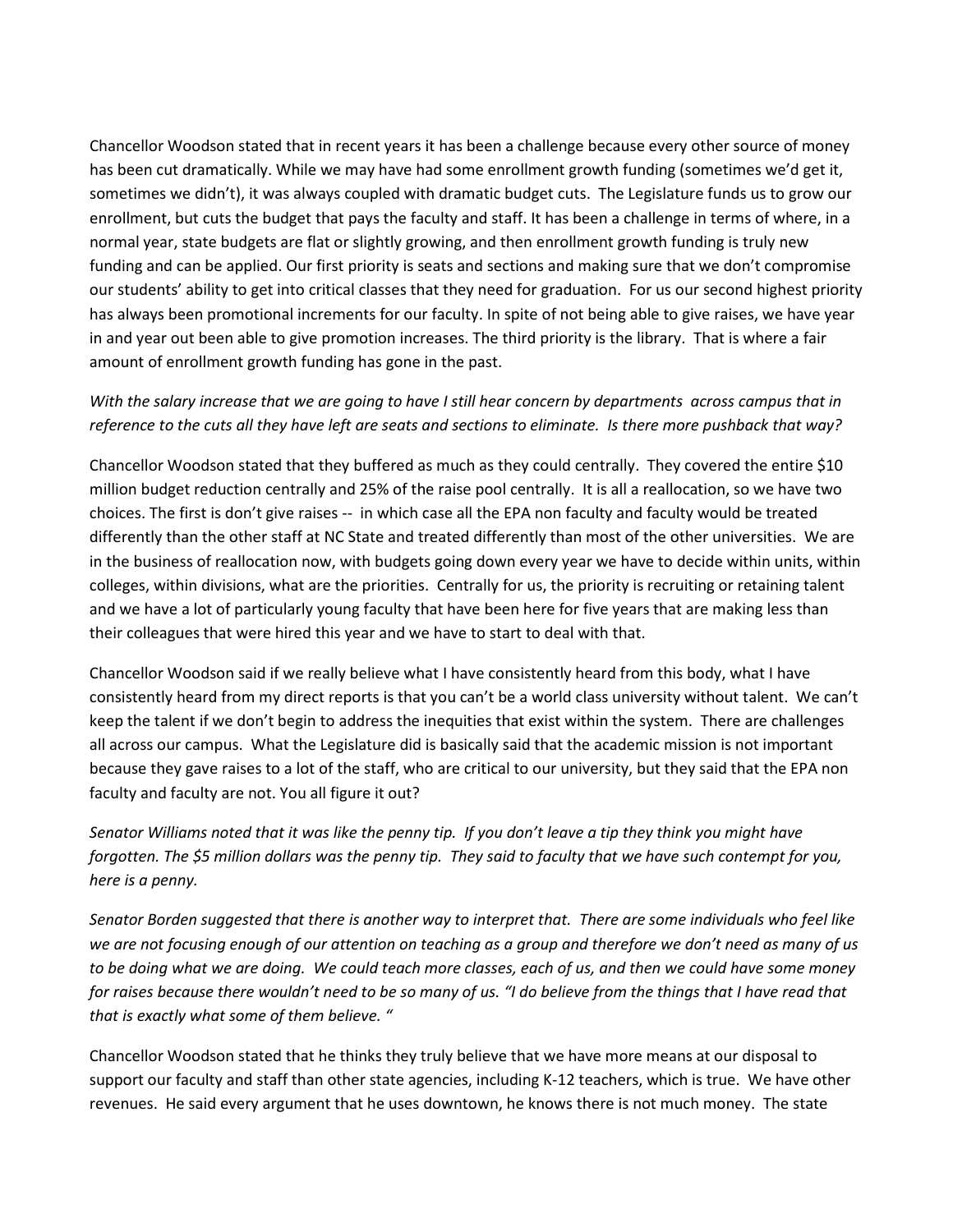revenue picture is a business. In light of the revenue scene, the best we can hope for in what we have to fight for is institutional autonomy over our funds. Give us the right to use our resources in the highest and best way. They did and now we have to and it is painful. They are giving us the authority we have been asking for and that is why the work of Ginger Burks and this body and others thinking about how do we deploy our resources in the most impactful way to keep NC State strong.

Senator Krause stated that she is concerned about the current CODA system. In Engineering, with this bigger freshmen class, she thinks CODA works well for the majority of students but if you are on a non-traditional path, if you didn't come in with AP credits, a lot of those kids are getting lost in the crowd. As this class is bigger and departments are struggling and not growing, not wanting to take extra students, she doesn't see how it is going to function very well.

Chancellor Woodson stated that as an institution we have to keep working hard to figure out institutional transfer. Until we can figure out how to deal with students always, even if it is the best student imaginable, they are going to change their mind. How we deal with that is going to determine whether we are successful in graduating students. We have a large number of students that leave this institution academically eligible, but they can't get where they need to go to graduate here at NC State.

What happened is that the students that use to apply to NC State are not applying now because they weren't getting in. We are dealing with new models of admission based on a cohort of students we didn't previously have a lot of experience with. We assumed that they would turn us down at a higher rate because they had more options, and it turns out that they didn't.

#### **5. Presentation: Allocation Methods for Academic Funds**

Ginger Burks, Director of Cost Analysis, stated that they have been spending a lot of time in the task force discussing how our budgets come to be, talking about how the UNC System enrollment funding model works, and looking at the ways that our budget has developed over time.

Burks stated that the goal of this specific part of resource management has been given back to the budget research task force. We have the strategic resource management process going on and we already have the budget research task force going on. You might remember that the budget restructuring task force started in the fall of 2012, really looking at a lot of these issues about how our budgets are arranged and specifically looking at how we make those allocations internally.

Burks said we issued an idea in the strategic research management process a year ago. Obviously state revenues are declining and state funding to the university is not going to be increasing any time soon. We need to look at the ways that we do things. We need to look at how can we be more strategic with the resources that we do have, and where across campus do you see that there are options for that. We spent two or three months having those ideas come in, had a series of meetings on the topic, and have been going to different groups talking and getting ideas. Out of that came this idea of what is the real linkage of enrollment funding coming into the university and being allocated back out to the colleges and departments. That missing linkage keeps coming up over and over again. Now through strategic resource management the handoff has been made back to the budget restructuring task force to really take a look at this and see how we do it now and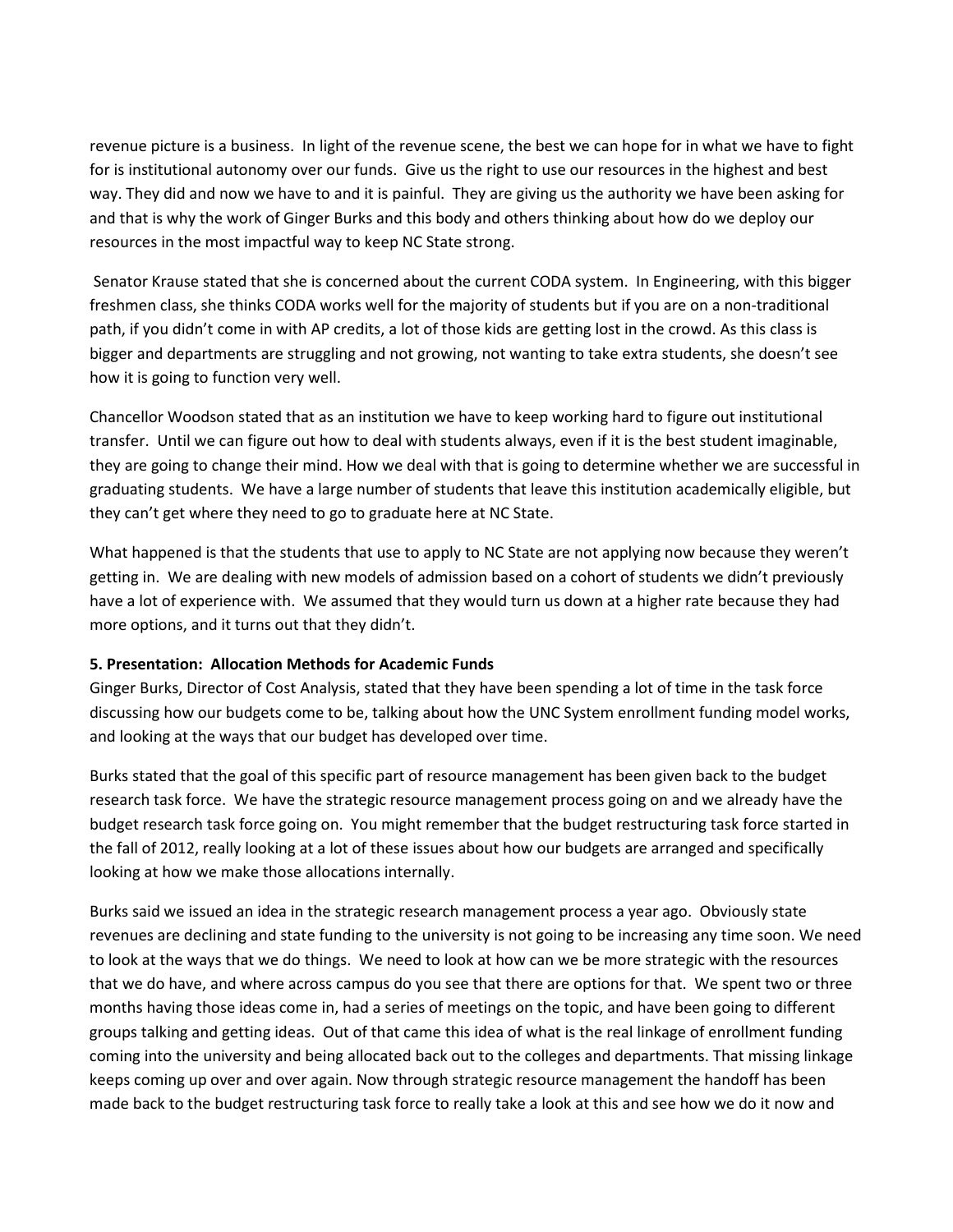what models might come. People will say there are, at least, four methods or different types of funds for the delivery of credit hours and the delivery of instruction to our students.

There are two methods under distance education in terms of an ongoing basis and the flexible access funding. There is also the summer enrollment funding which is quite different. The state of North Carolina doesn't fund on campus summer term instruction for us. There was some relying on the tuition revenue so that the students could come for summer instruction, but that is going to be a different methodology on our part.

Burks stated that the final one is the traditional term through our regular day to day on-campus instruction. That is one that overtime has become disaggregated, and we are not really tied very closely to that. There is allocations out of that flow of funding, but the idea is for the strategic research management and the budget resource task force to take a look at all four of those and try to see can we develop some more predictable models for us to tie in to in order to have that instruction.

## **QUESTIONS**

## *Is there a way to make the DE money more consistent?*

Burks responded that one of their goals is to make the models more predictable in advance so that you know what you have to deliver.

*Does the weighted credit hour production system still exist? Is it a model that we either do use or aspire to? Is there a correlation between that and funding?*

Burks stated that for the first question, the UNC System uses something called the UNC system funding model for enrollment purposes. This is the "twelve cell matrix." That formula is still the way that we at the university, through the system office and then to the state legislature, request funding for additional enrollment beyond what we are already budgeted to deliver.

We have not, as a task force, made the linkage necessary that the internal allocation of funds back to colleges would necessarily be tied exactly to that model; that is something that we continue to look at.

# *So this would definitely be a redistribution of resources if we were to follow this model in our total funding*?

Chair Zonderman stated that he has asked have we ever tried to apply that model to not just enrollment increase, but the total enrollment across campus by college and by department. He has been told that it showed us about 85% to where we should be as a campus.

Burks stated that the interesting part is that everybody as their individual unit on campus thinks one should have exactly what I generate in a model. The model now shows that as a university we have about 85% of that funding available across campus. We have an obvious disconnect in terms of what we have gotten in enrollment funding, on one hand, and we have had reductions taken off at a much higher rate, on the other. That connection doesn't exist in terms of our overall campus budget.

Chancellor Woodson stated that since he has been here any enrollment funding that we get doesn't offset budget cuts that we have had on the other side.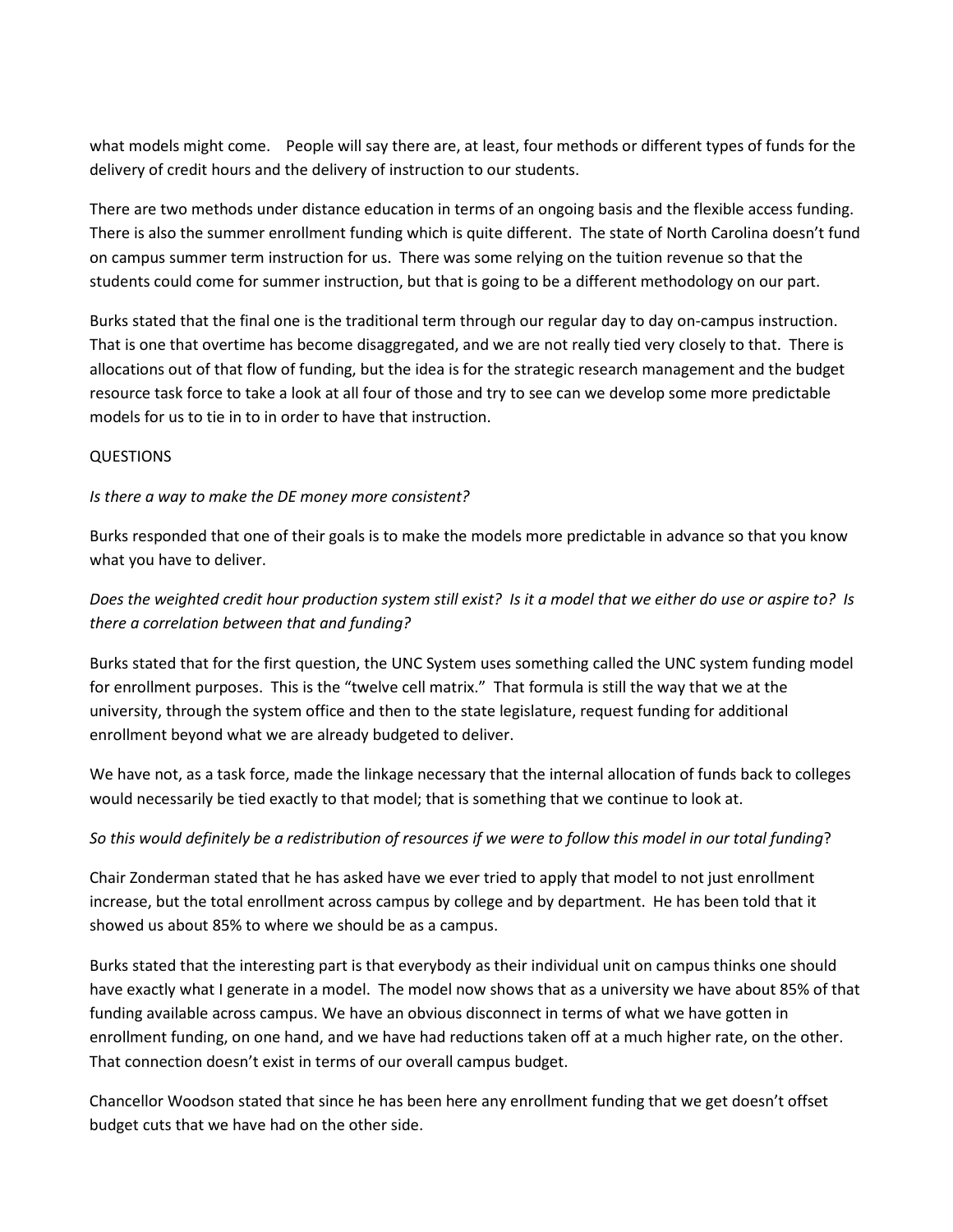## *What are the cost figures that they use based on?*

Burks stated that there is a Delaware study data base that we participate in along with a number of institutions across the nation. Participation has grown over time. The UNC System was fairly early in adopting a model that was based on that data. It has been reviewed, and those assessments have been updated only once in its history. They are always lagging behind.

*Chair Zonderman stated that he has heard from several department heads that their big concern is timing. Our task force is supposed to come up with a proposed model before we leave for the winter holidays. Will it have to be test run through various scenarios?* 

Burks stated that their goal would be to provide some, this is "what would happen if" scenarios that everyone can see.

*Chair Zonderman commented that the finance calendar and the academic calendar don't align. He noted that departments have to get next fall's schedule in the system by the end of January or early February because by March students are preregistering for fall 2015. If everything is sort of held in advance, we are going to have a massive train wreck on our hands.* 

Burks stated that she has heard concerns about the timing. They can work on that at the task force, and she will make suggestions accordingly.

*We had problems tracking who officially gets credit for courses. I was wondering if there are ways we can assign or distribute credit among the different professors in departments.* 

Burks stated that they have to keep a model that is reasonable enough for everyone to follow, but realizing that there may be tradeoffs with different departments, so the course owner is the current discussion point. We use that course ownership because that is the unit that is responsible for making sure that the course gets taught. They may need to share resources with another department whose faculty member is helping to teach that class.

*The senator disagreed and said the current model is the majority of the appointment.* 

Burks stated that the current discussion is that they looked at instructor of record and they looked at course owner and they had more concerns about the instructor of record data. This came down to the more realistic methodology.

#### *In terms of course ownership what happens with cross listed courses?*

Burks stated that it goes back to which unit is responsible for making sure that the course is taught. Right now we have every option that you can think of, and this is going to probably force us to change some things in the way that we count. It is something that we need to think about. We spent quite a bit of time on it this year. There is going to probably have to be a decision in each unit about what makes sense. What we have come to look at is there are so many different variations of things that have come about in the last years that we as a task force cannot deal with each one of those individually. We are going to have to come up with a model and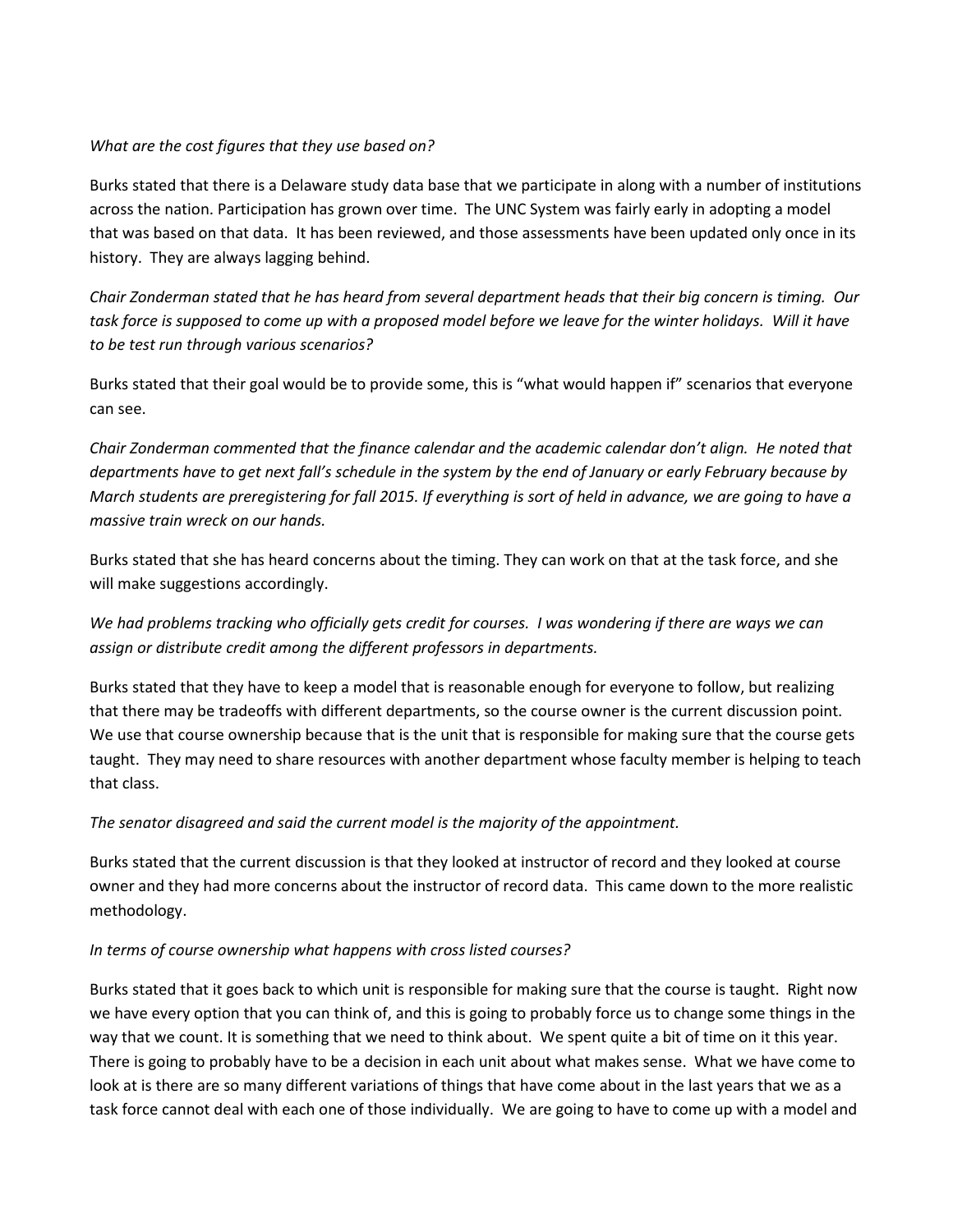an allocation strategy that makes sense as a whole, realizing that it is not going to be perfect for every situation, but also realizing that adaptations are going to occur based on the new model.

Chancellor Woodson added that he thinks the big problem with RCM and this approach to managing budgets is it disincents people from doing the right thing. We have to be very mindful of that. It is one of the reasons why I think a historic based budget allows the university to be more creative.

Chair Zonderman stated that we don't want to do anything to inhibit the progress we made toward interdisciplinarity. If everything follows just as student credit hour we have to put in some rules.

Senator Borden pointed out that we also have to be careful that if there does become the opportunity to receive resources to do something that we wouldn't automatically prevent that either.

# *Does summer school make sense any more with the growth of DE courses? Are we losing money on summer school?*

Burks responded that there are some other states that have actually put a new emphasis on summer and have offered the required classes that students needed to progress in. She stated that she thinks there might still be some opportunities with summer.

# *As you are doing this planning is there also thought given to different schedules, different calendars, particularly with respect to summer school?*

Burks stated that it is not a part of this allocation review process. However that is another place where maybe return isn't enough to incentivize for them to do those classes during the summer. That is an idea that came in through the resource management process, and it is in their listing of ideas and they are working through those in different phases.

# *You mentioned the curriculum committees. Were you referring to the college curriculum committees and what did you mean about them understanding budgeting?*

Burks stated that it is not necessarily understanding budgeting. In most places that have gone through this type of budget modeling exercise they really look to those curriculum committees to help manage the process. Because those are the folks who can look at what is making sense from an academic perspective and a course perspective to help keep it academically rational, that is not just seeking the resources. It is not something that our task force would be equipped to manage. However, certainly keeping those groups informed, letting them know as we are developing these models, and what types of things they might see that are different from what they have seen in the past are.

# *An inquiry was made on investigation or exploration of expansion of curriculum.*

Burks responded that, that is not something that the budget research task force would look at. They would just look at the allocation of funds. Those ideas along with the summer term and other options for generating more instruction hours did come into the resource management group and they are going to be looking at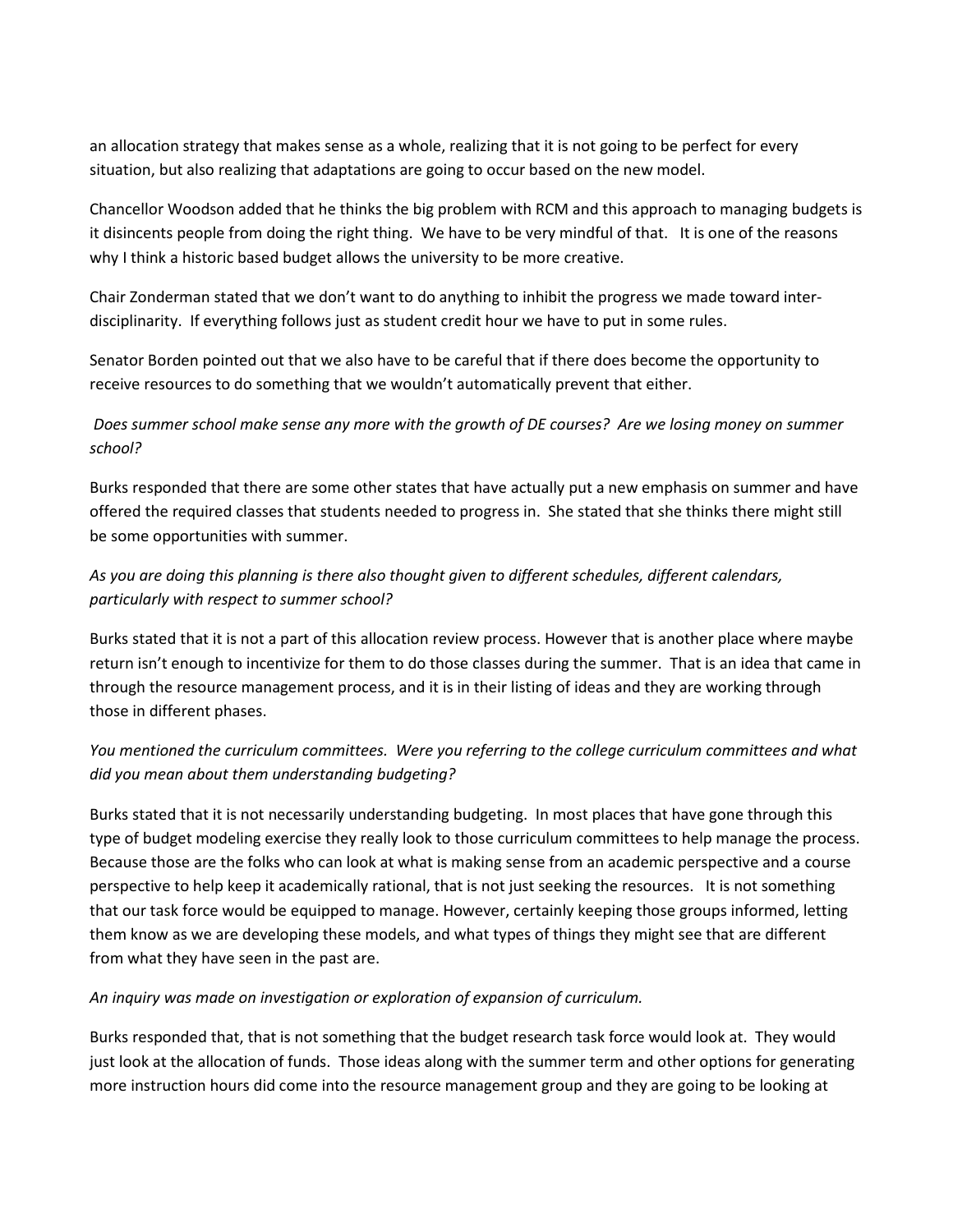them. Some of the discussion was maybe we need to solve the budget linkage first and then some of those other things may follow because it is very difficult to plan around some of those.

#### **6. Old/New Business**

#### *First Year Convocation*

Chair Zonderman stated that he attended a meeting where they were debriefing on the First Year Convocation. They are discussing moving the reception to after the convocation rather than early in the afternoon. He asked the faculty to send him feedback on their thoughts.

#### *Honorary Degrees*

Chair Zonderman made a plea to faculty to nominate people for Honorary Degrees. He stated that the Board of Trustees wants to award Honorary Degrees to men and women of national and international statue.

Chair Zonderman noted that the committee on Honorary Degrees doesn't have explicit rules on selfnominations. He asked the Senate for feedback on whether there should be rules against self-nominations.

#### *Feedback on Honorary Degrees*

Senator: I am not sure if there should be a specific rule because the two years that I served on the committee we basically ignored self- nominations. We were talking a few years back about being able to nominate state politicians. We had a practice of not doing that, but Chapel Hill was. The representatives from downtown had given Chapel Hill an advantage over NC State. Has that changed?

Chair Zonderman stated that the rule states that nominees can't be a member of the Board of Governors or a sitting trustee.

Senator: Several senators agreed with the senator that self-nominations should be ignored or rejected.

Senator: Self- nominations are a lot of work. They should be tied in with an explicit statement.

Senator: Sometimes when you disallow self-nominations you end up with self- nomination by proxy. It becomes a lot harder to determine which, are actually self-nominations when they have gotten someone else to do it. You can end up investing more time investigating than if you just know that it's a self-nomination.

Senator: A senator stated that she served on the committee and the rule states that the nominee has to have some connection to the state of North Carolina.

Senator: I nominated someone who is completely unaffiliated with North Carolina and he received the Honorary Degree. You can actually broaden that statement and that view considerably.

Chair Zonderman stated that the rules are on the website for anyone who would like to do a nomination.

Senator: A senator commented that most of the people that are dominating the front pages are either athletes or politicians so he would not want to "X" out that group. We are looking for someone who has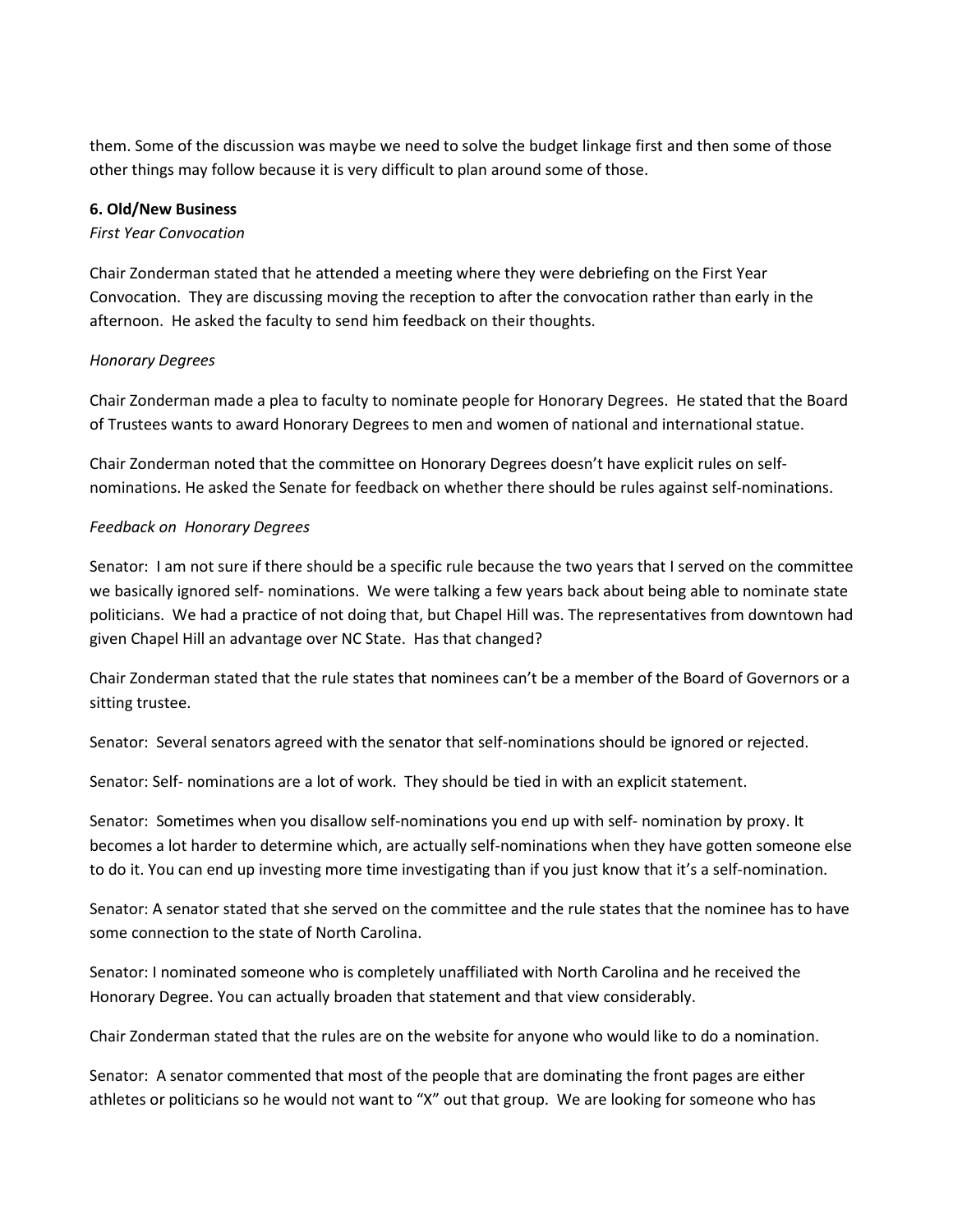received a Nobel Prize and is affiliated some way with NC State. I think those people by and large are already recognized. I wouldn't mind seeing musicians considered.

Senator: A senator noted that the rules on the Honorary Degree website states that "individuals may or may not have an existing association with the state and or the university."

### *Communication between Faculty Senate and Board of Trustees*

Chair Zonderman raised the issue of trying to find ways to increase dialog between the Faculty Senate and Board of Trustees. He wants to know if the Senate is interested in pursuing the idea of developing an informal mechanism for some senators and some members of the trustees to talk directly with each other.

Chair Zonderman stated that when Hans Kellner was chair he asked for a non- voting faculty member to sit on the University Affairs Committee and was turned down.

Senator: Do you know historically why we have not been able to participate?

Chair Zonderman stated that the argument that he has been given about a formal seat is that it is in the actual law that codifies the board and that would require a Legislative change.

A Senator stated that he thinks it is worth pursuing.

Senator: How can it be positioned as advancing the interest of the university to have faculty participate in that way?

Chair Zonderman stated that it seems to be a no brainer that faculty and trustees should talk to each other even if it is an informal once a semester conversation.

Senator: If there is no other way of having a chat with the BOT, we can invite two of them to come here which gives us a possibility of talking with them without jumping over a lot of hoops.

Senator agreed.

Senator: What do other systems do?

Chair Zonderman stated that at some UNC system schools the Chair of the Faculty have almost no contact with the Chair of the board. If you look at other systems around the country some have full voting members, some have *ex officios*, some have more.

Chair Zonderman stated that he is always listened to in the meeting. They don't often ask him questions in the meeting, but after the meeting they will ask him good questions. It is not a bad relationship. The good news is that the Chancellor and Board of Trustees have a very good relationship.

Senator: It would be better that each year someone from the Board of Trustees address the Faculty Senate.

Senator: Even if nothing new is said every year, it sets the tone. Even if it's the same chair some of the senators weren't here last year, so they didn't hear from that person.